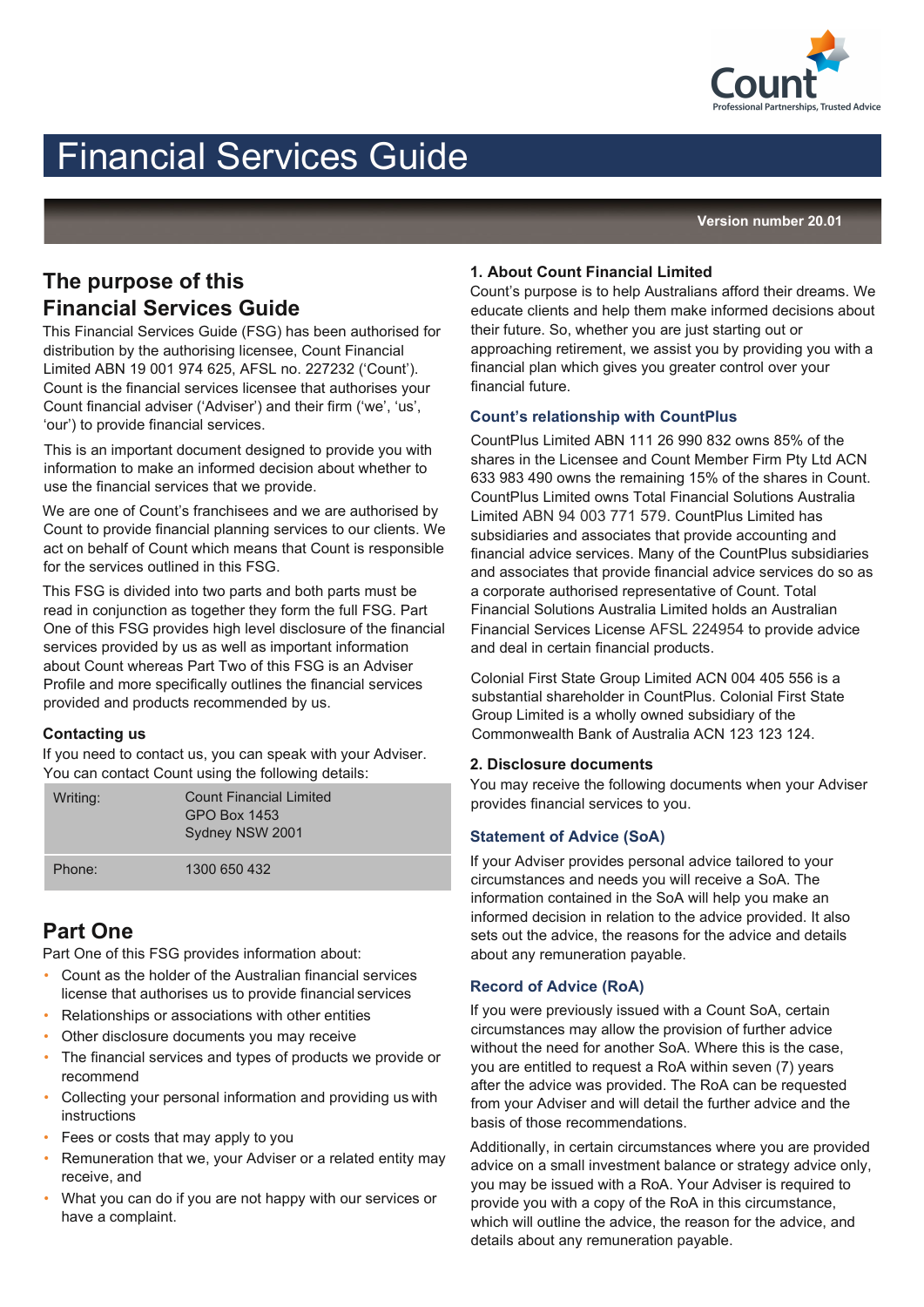#### **Product Disclosure Document (PDS)**

You will receive a PDS if your Adviser recommends a financial product or offers to arrange the issue of a financial product on your request. The PDS contains information about a financial product's features, fees, benefits and risks.

#### **3. Advice services and products that are available**

Having access to a comprehensive range of products and services helps ensure your Adviser can provide a tailored financial solution just for you.

#### **Important information**

The advice that you receive cannot be considered to be independent, impartial or unbiased because:

- there is an approved product list (APL) and an off-APL approval process that your Adviser is required to follow, as explained in section 3 of the FSG; and
- your Adviser, the firm or Count may receive (as referred to in section 5 and 6 of the FSG):
	- commissions on life insurance:
	- commissions on some other products acquired prior to 1 July 2014;
	- stamping fees paid to facilitate a capital raising;
	- remuneration calculated on the basis of the volume of business placed with product providers; and
	- one-off gifts or non-monetary benefits of less than \$300 in value per product provider per year.

#### **Advice services we provide**

Our licence can provide advice in the following financial products:

- Basic deposit products
- Life insurance
- Government debentures, stocks and bonds
- Managed investment schemes
- Retirement Savings Accounts
- **Securities**
- Superannuation, and
- Standard margin lending.

Count is registered with the Tax Practitioners Board as a Registered Tax (Financial) Adviser. Based on the information collected from you, your Adviser will consider the tax consequences that relate directly to the financial advice being provided. However, this financial advice will not include an assessment of your overall tax position. To determine how your Adviser's financial advice fits with your overall tax position, you should seek separate tax advice about liabilities, obligations or claim entitlements that arise, or could arise, under a taxation law.

#### **Financial product types we recommend**

Based on the advice services we are authorised in, examples of the types of products that we are able to provide advice on include:

- Savings accounts and term deposits
- Insurance (life cover, total and permanent disability cover, trauma cover, income protection and business overheads insurance)
- Treasury bonds and notes
- Managed funds and pooled investments
- Listed shares and exchange-traded funds
- Retail superannuation funds, Self‑ Managed Superannuation Funds and Retirement Savings Accounts, and
- Margin loans.

#### **Approved products**

Our specialist product research team undertakes due diligence on product providers and also use independent research providers to select a range of high-quality products worthy of recommendation to our clients.

While other products may also be suitable to your needs, your Adviser will generally only provide advice on products that are listed on the Count Approved Product List ('Count APL').

All products on the Count APL must meet our rigorous selection criteria and approval process to be listed on the Count APL.

Depending on your objectives, financial situation and needs, your Adviser may need to recommend a financial product that is not on the Count APL. If this happens, any product that your Adviser may recommend needs to meet our selection criteria and approval process. The specific financial services and types of products that your Adviser is authorised to provide are outlined in Part Two of this FSG.

#### **Services we are not responsible for**

We are only responsible for those financial services or products offered by your Adviser in their capacity as an Authorised Representative of Count. This does not include any other services your Adviser may provide in any other capacity, including as an accountant or tax agent, such as:

- Taxation advice and services, e.g. completing tax returns
- Accounting and audit services
- Self-Managed Super Fund compliance and administration services
- Business or legal advisory services and referrals
- Advice on unlisted or private companies and investments, private development funds, franchises, high yield debentures, direct property, property syndicates, solicitor's or other mortgage schemes, derivatives, general insurance or direct international share holdings, and
- Any other services not provided as a franchisee of Count.

In all your dealings with your Adviser you must satisfy yourself as to who is responsible for the advice or services provided to you. If you require further clarification, please do not hesitate to contact Count.

#### **4. Your personal information and providing us with instructions**

#### **Collecting your information**

Count and we collect personal information about you when you meet with your Adviser, request or use our products or services, email us, phone us or visit our websites. This information may include:

- your personal objectives
- details of your current financial situation, and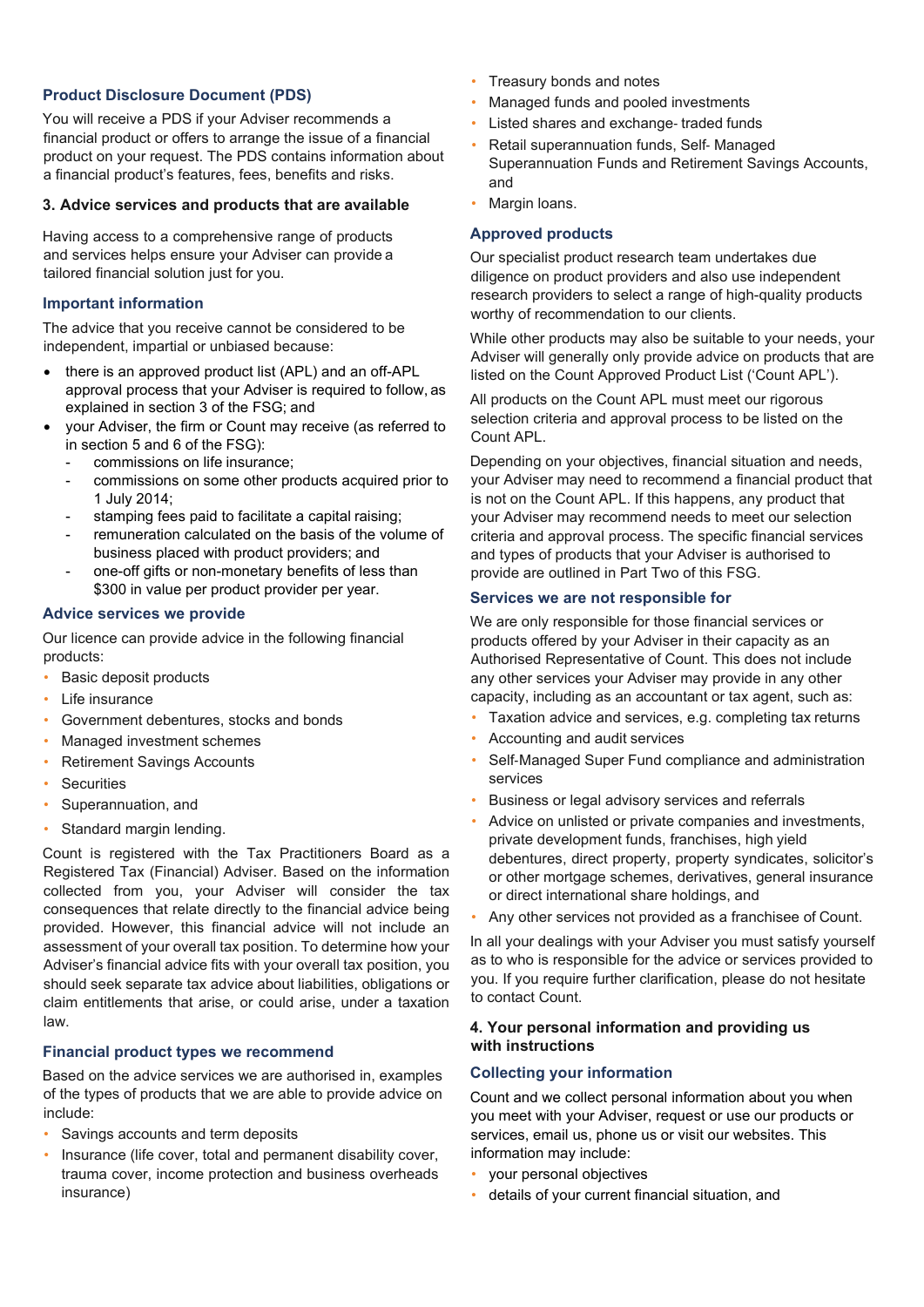#### • other relevant information.

We may also collect information about you from others, such as service providers, agents, advisers, brokers, employers or family members.

When collecting sensitive information, such as health and lifestyle information, usually for insurance purposes, we will ask you for your consent. You do not have to disclose all of your personal information. However, without it your Adviser may not be able to provide advice that is appropriate for your objectives, financial situation or needs.

To access your personal information, please contact your Adviser. If your personal information is incorrect, we can correct it.

#### **Exchanging your information**

We may exchange your personal information with CountPlus Limited and CountPlus Limited can use this information in the same way we can. We disclose information to third parties as permitted by law or for the uses listed below.

Third parties include service providers where we outsource activities, persons acting on your behalf, other financial institutions, auditors, insurers, employers and government agencies. We may disclose your information overseas to overseas Group members, service providers or other third parties who operate or hold data outside Australia, or when required for a particular transaction or by overseas law. Australian law may not apply to some of these overseas parties.

#### **Using your information**

Your information may be collected, exchanged and used so that:

- advice that is appropriate for your objectives, financial situation and needs can be provided to you;
- Count and we may manage our relationship with you;
- Count and we may price, design and administer services or inform you about other products and/or services that may be of interest to you; and
- Count and we can manage our risks, help identify and investigate illegal activity, comply with our legal obligations, and assist government and law enforcement agencies.

The law requires us to establish your identity and assess applications for products and services by verifying your full name, date of birth and residential address and to do so, we need to sight and maintain records of various identification documents, such as a drivers licence or passport.

Your Adviser may sometimes use programs, calculators or worksheets as illustrative tools when you meet with them. Your Adviser uses these tools to find out about your relevant objectives, financial situation or needs. You should not rely or act on any representations made in these meetings as any personal advice that you receive will be set out in your SoA.

#### **How we handle your personal information**

Count and we are committed to ensuring the privacy and security of your personal information. As part of our continuing commitment to client service and maintenance of client confidentiality Count has adopted the principles set out in the Privacy Act 1988. For further details you can refer to

#### CountPlus Limited's Privacy Policy which is available at: [www.countplus.com.au/privacy-policy/](https://www.countplus.com.au/privacy-policy/)

We may share your information with other members of CountPlus. We may also share your information with others for other reasons mentioned in CountPlus Limited's Privacy Policy. Please refer to CountPlus Limited's Privacy Policy for more information around why your information may be shared and who we may share it with. If you wish to review your personal information held by Count, please contact us by phoning 1300 650 432 or emailing [privacy@count.com.au.](mailto:privacy@count.com.au) As a financial service provider, we have an obligation under the Anti‑Money Laundering and Counter Terrorism Finance Act to verify your identity and the source of any funds. This means that we will ask you to present identification documents such as your passport or driver licence. We will also retain copies of this information. We assure you that this information will be held securely. We cannot provide you with services if you are unwilling to provide this information.

#### **Instructing your Adviser**

You will generally need to instruct your Adviser in person and your signature will be required for verification. For some products and services though, special arrangements can be put in place to instruct your Adviser by electronic means, for example phone, e-mail or fax.

#### **Non-advisory transactions**

At times you may wish to make an investment transaction and do not need assistance from us with any decisions in relation to the product or transaction. In these cases, we can take your instructions and arrange for the transaction to be completed, without providing personal advice. If you wish to proceed without advice from us, we will ask you to confirm your instructions in writing and sign an acknowledgment form. Any assistance we provide to complete your transaction should not be taken as a recommendation or endorsement of the product or transaction.

#### **5. Fees, commissions, payments and other benefits we or Count may receive for our services**

All advice fees and commissions are required to be paid directly to Count as the licensee. Count may retain a percentage and the balance that is attributable to the financial services we provide is passed on to us.

If the fees, commissions or benefits are not calculable at the time we provide personal advice, we will describe the manner in which they are calculated at the time the advice is given or as soon as practicable after.

#### **Financial planning advice fees**

The fees or other costs that we may charge for services provided or products recommended, depends on the nature and complexity of your situation and the advice that is provided.

Your Adviser will agree with you the form and amount of charges before they provide any advice or services. The general way you pay for our services is through our financial planning advice fees.

The methods are explained below, and the actual costs, will be disclosed in our advice to you or in the acknowledgment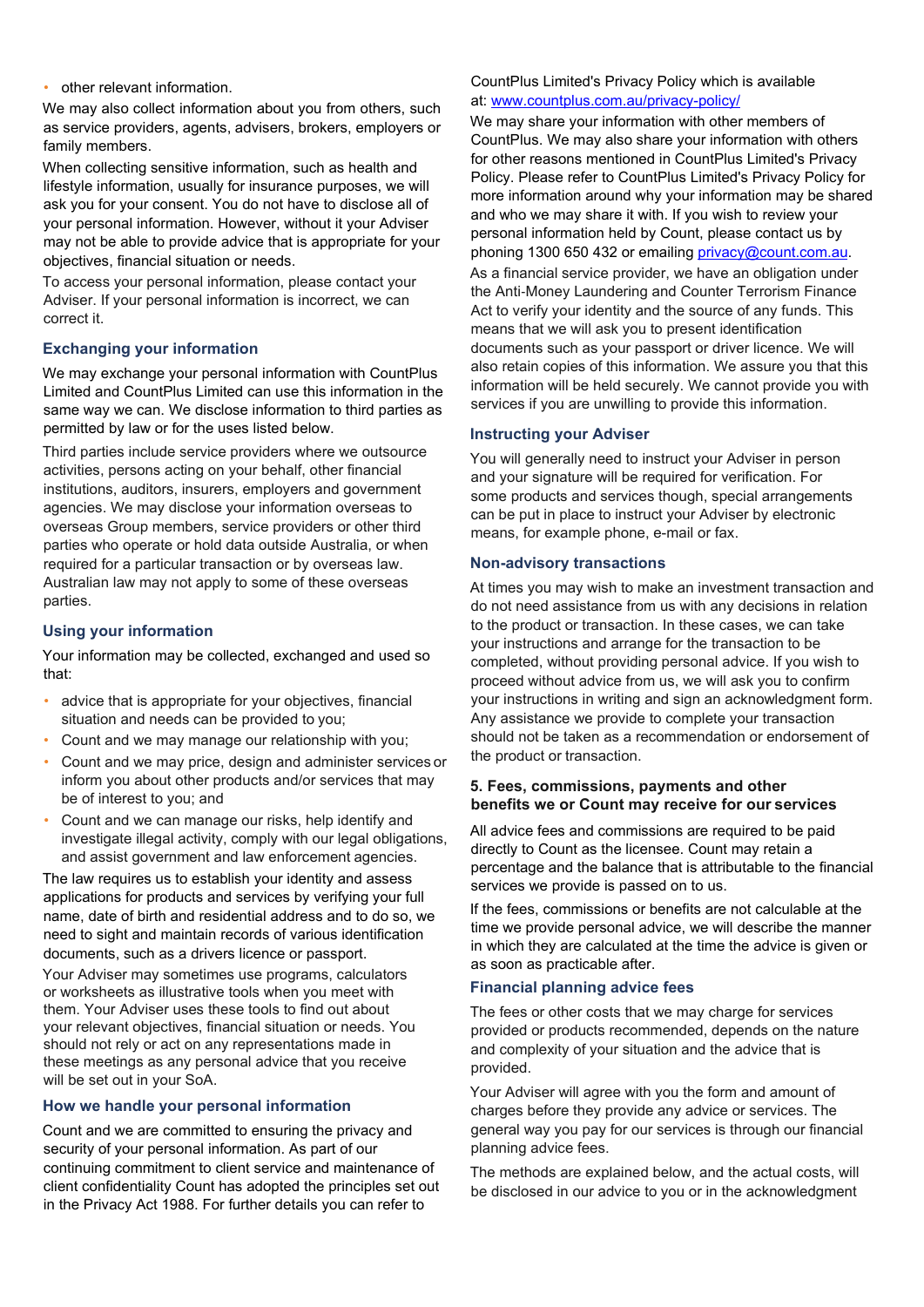form completed when a transaction is requested. You have the right to request further information in relation to the remuneration, the range of amounts or rates of remuneration that we or your Adviser may receive. The fees and charges for our advice and service may be based on a dollar amount, a percentage of the amount invested, an hourly rate, or any combination of these.

Where we are aware that you have used borrowed funds to invest through us, we will charge you a flat dollar advice fee.

Our financial planning advice fees generally include charges for providing you with a SoA, RoA, ongoing advice and services, or it can be for other fees, such as a fee for a transaction. You may choose to pay these fees directly or from the product(s).

Please refer to Part Two of this FSG for further details on fees that we charge.

#### **Commission payments**

When you invest in a product or commence an insurance policy through us, we may receive initial or ongoing commission payments from product providers.

An initial commission is a one-off payment made upon entry to a financial product and an ongoing commission is paid each year for which a financial product is maintained. These commissions are based on a percentage of the funds you invest, or the premiums you pay. They are not paid directly by you and are instead deducted from the investment, superannuation, loan or insurance premium by the product provider. We only receive commission where we are entitled to receive these payments through existing arrangements with product providers.

If you are charged a direct fee, we may rebate some or all of the above commission to you.

#### **Investment, superannuation and loan products**

The initial commission we receive on an investment, superannuation or loan product may be up to 4.40% of the investment amount. The ongoing commission we receive may be up to 1.50% per annum.

We will only receive commission payments on investments, superannuation or loan products, or additional contributions or drawdowns to these products, where we are entitled to.

#### **Life insurance products**

#### **Additional cover added to an existing product which was issued before 1 January 2018**

The initial commission we receive on insurance products may be up to 124% of the first year's premium. The ongoing commission we receive may be up to 33% per annum of the renewal premium.

#### **Additional cover added to an existing product which was issued after 1 January 2018 and before 1 January 2020**

Where additional cover is added on or after 1 January 2019 and before 1 January 2020, to an existing product issued after 1 January 2018, the initial commission that Count will receive will be no more than 77% of the increase in premium. The ongoing commission that Count can receive will not exceed

22% p.a. of the premium (33% p.a. of the premium for level commission structures).

#### **Additional cover added to an existing product after 1 January 2020**

Where additional cover is added on or after 1 January 2020, to an existing product issued after 1 January 2018, the initial commission that Count will receive will be no more than 66% of the increase in premium. The ongoing commission that Count can receive will not exceed 22% p.a. of the premium (33% p.a. of the premium for level commission structures).

#### **New products issued on or after 1 January 2020**

The initial commission that Count may receive on insurance products applied for and issued on or after 1 January 2020 will be no more than 66% of the premium in the year of issue. The ongoing commission that Count can receive will not exceed 22% p.a. of the premium (33% p.a. of the premium for level commission structures).

#### **Referral fees**

If you have been referred to your Adviser or us by a third party, Count or the Adviser's firm may also receive a benefit for referring you to third parties for specialist services. These benefits are not passed on to your Adviser.

- Class Super is Count's preferred third-party service provider of software to assist in the administration of Self-Managed Super Funds. In situations where you purchase this software Count receives 17.5% of the annual software licence fee.
- SUPERCentral is Count's preferred third-party service provider for preparing trust deeds. In situations where you utilise their services, Count receives between 25% and 46% of revenues that SUPERCentral receives as a result of the referral.
- Count also has a referral arrangement in place with Townsends Business and Corporate Lawyers (Townsends). If you use the services of this provider as a result of a referral from us, Count will receive up to 10% of the invoice payable by you to Townsends and this is not an additional cost to you.
- For Wealth Insurance recommendations we have a referral arrangement in place with Total Financial Solutions Australia Limited ABN 94 003 711 579, AFSL 224954 (TFS). Count will be entitled to 12.5% of the yearly commissions paid by the insurance provider to TFS in the first and subsequent years that you hold the policy. The remaining 87.5% of the yearly commission is split between TFS and the franchise at 62.5% and 25% respectively.

If applicable, further details will be disclosed in Part Two of this FSG at 'Referral Arrangements' and in your SoA.

#### **Count Member Firm Trust**

Your Adviser is employed by a franchise of Count Financial and may also be a shareholder in the franchise. This franchise may be a beneficiary under a discretionary trust in which Count Member Firm DT Pty Ltd holds the assets as trustee for that trust. These assets are all of the shares in Count Member Firm Pty Ltd. Count Member Firm Pty Ltd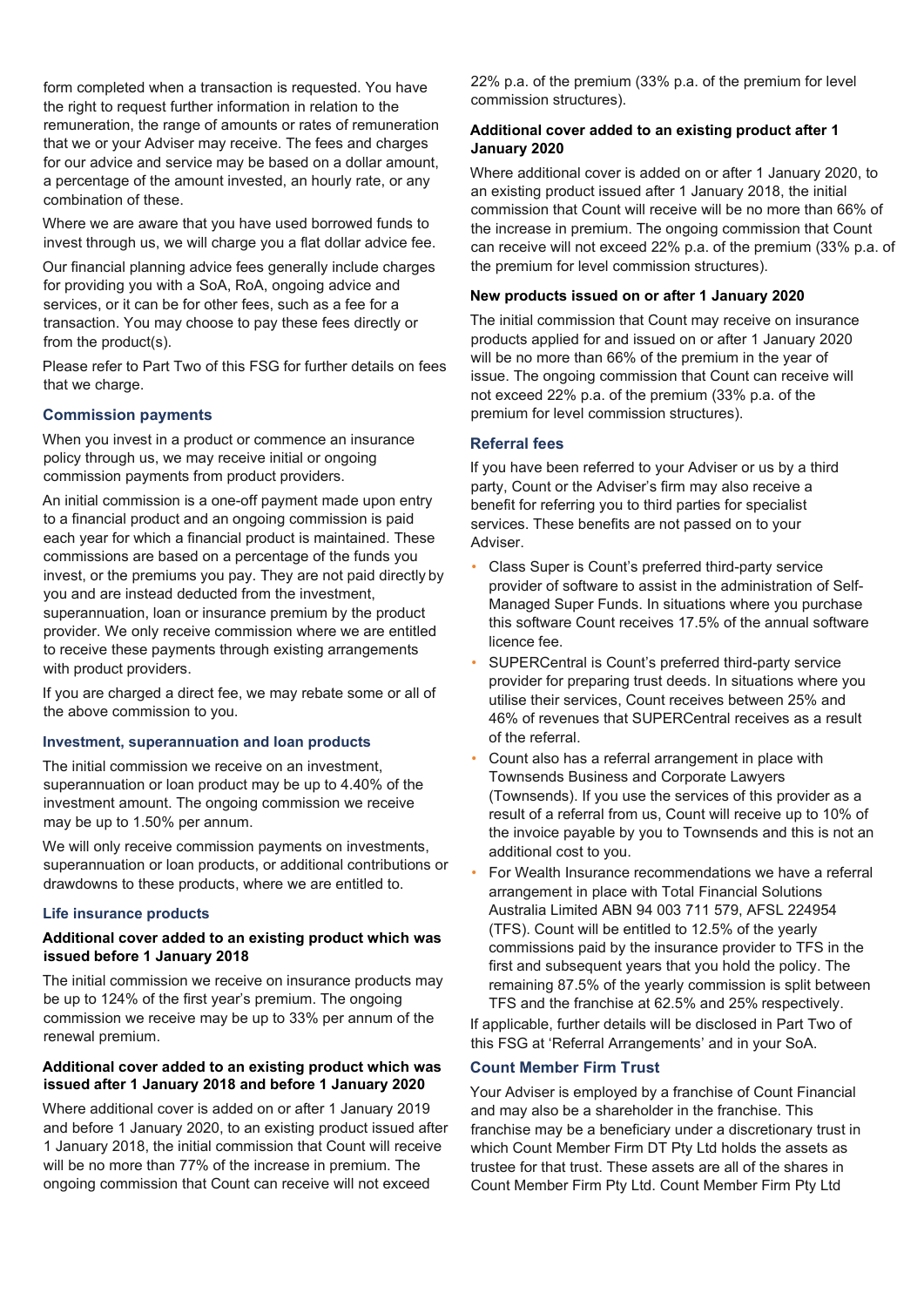owns 15% of Count Financial. Whether a benefit is received by the franchise will be determined by the franchise satisfying certain key indicators which may include financial and compliance standards.

#### **Product Provider Payments**

Count may receive payments from product providers on a monthly or quarterly basis each year. For investment products these payments are based on the average balance

of funds placed by all Count Advisers in each relevant product provider's investment option(s). Count will continue to receive payments where they have an entitlement to do so under an agreement with product providers prior to 1 July 2013.

For insurance products these payments are based on the value of insurance placed by all Count Advisers either on the relevant product providers' platform or in insurance products offered by the provider. The payments received are based on a number of factors including the date that the policy was issued (only policies issued before 31 December 2017 are eligible to be included) and the level of policy lapses/cancellation.

#### **Incentive payments**

#### **Fee rebate or waiver**

Count, your Adviser and/or we may also receive fee waivers, fee subsidies and/or fee reimbursements. These fees are for the provision of support services provided by Count to the franchisee and include such items as annual membership fees, software and data service fees, Paraplanning fees and the travel and accommodation costs associated for attending conferences and training events.

#### **Other benefits we may receive**

#### **Alternative remuneration**

For Morningstar managed portfolios, a fee equivalent to 0.2% p.a. of your portfolio value is charged by Count for the ongoing review of the managed portfolios, and oversight of the investment policy and investment program with respect to the managed portfolio investment options.

From time to time, Count, your Adviser and/or we may also receive other benefits from product providers. If other benefits are received, they can only be valued at less than \$300 per provider each year or will otherwise be declined.

Count, your Adviser and/or we maintain a public register of all other benefits we receive, regardless of whether they are accepted or declined. We also maintain a conflicts of interest register.

Conflicts of interests are circumstances where some or all your interests are inconsistent with, or diverge from, some or all of Count, your Adviser and/or our interests. If you would like to see a copy of these registers, you can speak with your Adviser or contact us.

#### **Professional Development Conference Sponsorship**

Count may receive sponsorship payments from product providers which are in no way linked to volume of sales. These sponsorship arrangements help us to offset the organisational and running costs of providing education and training services for our Advisers.

#### **Safeguards Adopted**

Count has adopted safeguards to manage conflicts of interest that may arise wholly or partially in relation to the activities that we undertake. These include

- providing full disclosure of the conflict of interest, potential conflict of interest, or perceived conflict of interest to you,
- referring you to another adviser within our Group to provide advice to you, and
- declining or withdrawing the services provided to you.

We believe these safeguards are a sound and effective means for controlling and avoiding conflicts of interest. Where we have identified a conflict of interest, we will act as a reasonable advice provider without a conflict would do, including providing advice that is in the client's bestinterests.

#### **6. Complaints, privacy and compensation arrangements**

We always strive to provide quality advice and service and welcome any feedback that allows us to continue to improve our services.

#### **What to do if you have a complaint**

We are committed to resolving your concerns. If you are not fully satisfied with any part of the service or advice for whatever reason, you should take the following steps:

#### **Step 1: Contact your Adviser**

If you have a complaint or are not satisfied with the advice or services provided to you, you should contact your Adviser in the first instance and discuss your concerns with them. Most complaints can be resolved quickly and fairly at this stage.

#### **Step 2: Complaints Manager**

If your complaint has not been resolved to your satisfaction, you can contact our Complaint Resolution Manager by:

| Writing:  | <b>Complaint Resolution Manager</b><br><b>Count Financial Limited</b><br>Level 8, 1 Chifley Square<br>Sydney NSW 2000 |
|-----------|-----------------------------------------------------------------------------------------------------------------------|
| Emailing: | reportcomplaints@count.com.au                                                                                         |
| Phone:    | 1300 650 432                                                                                                          |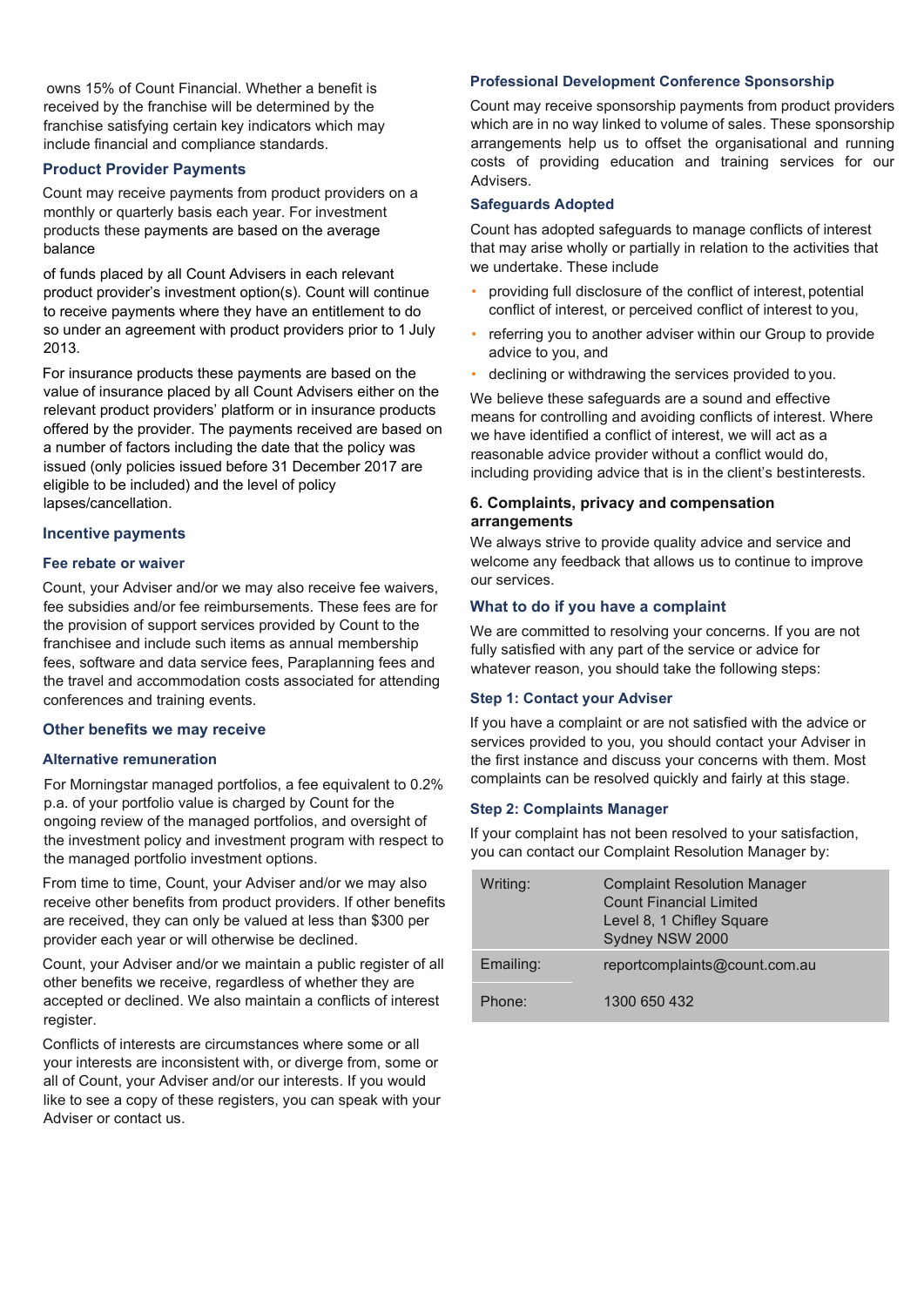#### **Step 3: Australian Financial Complaints Authority (AFCA)**

If you're not satisfied with our handling of your complaint or our decision, you may refer your complaint to the Australian Financial Complaints Authority (AFCA). AFCA offers a free independent dispute resolution service for consumer and small business complaints.

| Writing: | <b>Australian Financial Complaints Authority</b><br>GPO Box 3<br>Melbourne VIC 3001 |
|----------|-------------------------------------------------------------------------------------|
| Online:  | www.afca.org.au                                                                     |
| Phone:   | 1800 931 678 (free call)                                                            |
| Fmail:   | $info@a$ fca.org.au                                                                 |

Information about your rights can also be obtained from the Australian Securities and Investments Commission on 1300 300 630.

If your concerns involve unethical conduct, you may wish to consider raising these concerns with the Financial Planning

Association of Australia (FPA). They can be contacted at GPO Box 4285 Sydney NSW 2001.

#### **Our compensation arrangements**

We have professional indemnity insurance cover in place and these arrangements comply with the requirements for compensation under the Corporations Act.

Our professional indemnity insurance is subject to terms and exclusions and generally covers claims arising from the actions of our current and former employees or authorised representatives whilst they acted on our behalf.

**Count Financial Limited Head Office Level 8, 1 Chifley Square Sydney NSW 2000 Phone: 1300 650 432**

**Date of preparation: 13 January 2020**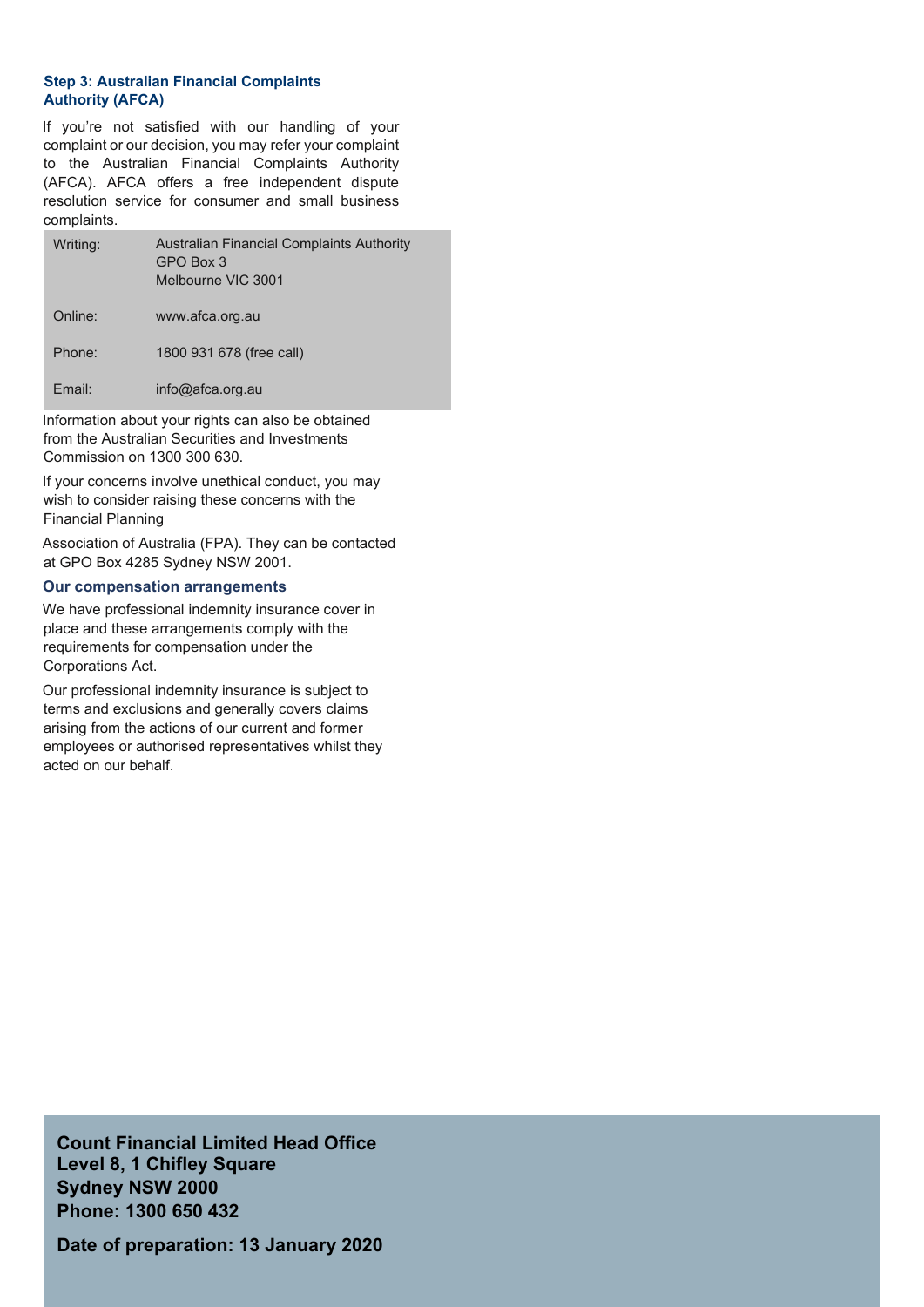# Integritas Wealth Advisers Financial Services Guide



**ABN 97 526 268 967 Authorised Representative No: 407499 Version Number: 18.1**

### **PART TWO – FINANCIAL ADVISER PROFILE**

This adviser profile is Part Two of the Count Financial Limited Financial Services Guide (FSG) and should be read in conjunction with Part One. Together these documents form the Count Financial Limited FSG.

Integritas Wealth Advisers Pty Ltd (ACN: 151 383 194) ATF CWM Unit Trust (ABN 97526268967), which is an Authorised Representative of Count Financial Limited (Count). The individuals listed in this FSG are authorised by Count to provide personal advice through Integritas Wealth Advisers.

#### **Our Contact Details:**

Address: Suite 2, 14-16 Blackburn Road Blackburn, Vic 3130



Phone: 1300 625 630

Email: advice@integritaswealth.com.au

Web: www.integritaswealth.com.au

#### **Stuart White Authorised Representative Number: 288819**

Stuart is an Authorised Representative of Count and a Director of Integritas Wealth Advisers and receives a salary. Stuart is also a Registered Tax (Financial) Adviser.

Stuart has over 20 years of experience in the financial markets and 15 years' experience in the provision of financial planning advice. In 2007, Stuart attained the internationally recognised Certified Financial Planning (CFP®) designation from the Financial Planning Association. He is also a member of the Financial Planning Association.

#### **Financial services and product types**

All of our advisers are authorised to provide advice in the following areas:

- Deposit and payment products
- Government debentures, stocks and bonds
- Life products
- Managed Investment Schemes
- Retirement Savings Accounts
- **Securities**
- **Superannuation**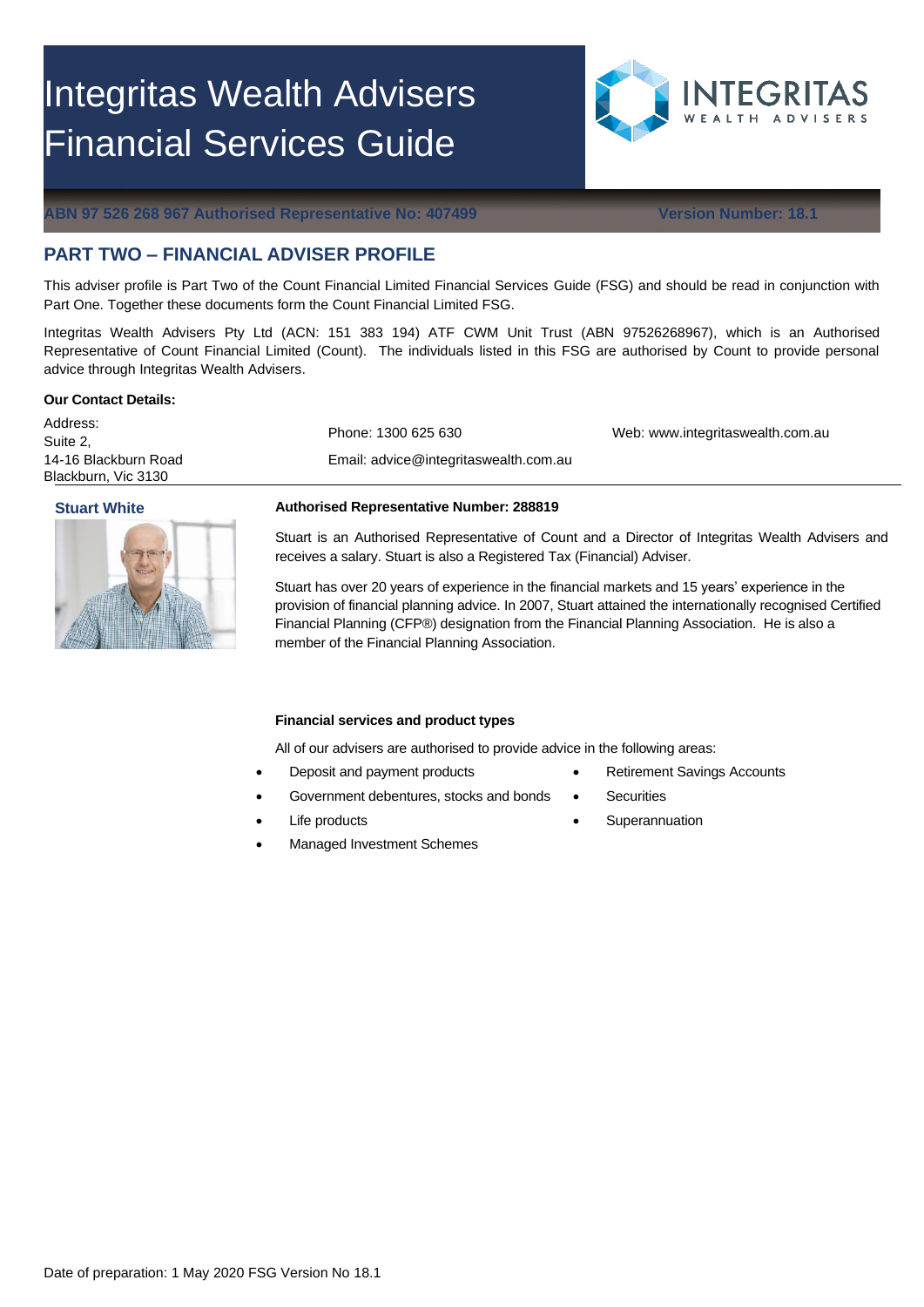| <b>Advice Preparation and</b><br><b>Implementation fee</b>                                                                                                                                                                            | Prior to the provision of personal advice, we will agree upon a preferred payment option for both<br>parties. Below is a summary of our available payment options that can be combined to pay for our<br>services.                                                                                                                            |                                                                                                                                                                                                    |                                                                                                                                                                                                  |  |  |  |
|---------------------------------------------------------------------------------------------------------------------------------------------------------------------------------------------------------------------------------------|-----------------------------------------------------------------------------------------------------------------------------------------------------------------------------------------------------------------------------------------------------------------------------------------------------------------------------------------------|----------------------------------------------------------------------------------------------------------------------------------------------------------------------------------------------------|--------------------------------------------------------------------------------------------------------------------------------------------------------------------------------------------------|--|--|--|
|                                                                                                                                                                                                                                       | Where we are aware that you have used borrowed funds (i.e. funds that are either secured or<br>unsecured) to invest through us, we will charge you a flat dollar fee. These payment options include:                                                                                                                                          |                                                                                                                                                                                                    |                                                                                                                                                                                                  |  |  |  |
|                                                                                                                                                                                                                                       | <b>Time Based Charging</b>                                                                                                                                                                                                                                                                                                                    |                                                                                                                                                                                                    |                                                                                                                                                                                                  |  |  |  |
|                                                                                                                                                                                                                                       | The fee for the preparation and implementation of our advice is calculated based upon the time<br>we spend developing the plan. Our hourly rate is \$300 per hour (incl. GST) with our advice<br>preparation fee ranging from \$770 to a maximum of \$20,000 (incl. GST).                                                                     |                                                                                                                                                                                                    |                                                                                                                                                                                                  |  |  |  |
|                                                                                                                                                                                                                                       |                                                                                                                                                                                                                                                                                                                                               | Price can vary depending on scope and complexity and we will provide you with an estimate of<br>the overall cost. If extra charges apply, then we will inform you before proceeding with any work. |                                                                                                                                                                                                  |  |  |  |
|                                                                                                                                                                                                                                       | <b>Service Based Charging</b>                                                                                                                                                                                                                                                                                                                 |                                                                                                                                                                                                    |                                                                                                                                                                                                  |  |  |  |
|                                                                                                                                                                                                                                       | The fee for the preparation and implementation of our advice is calculated based upon a fixed<br>price agreement. This fixed dollar amount will vary based upon the complexity of advice being<br>provided and agreed upon prior to commencement. Our minimum fee for this is \$2,200 (incl. GST)<br>up to a maximum of \$20,000 (incl. GST). |                                                                                                                                                                                                    |                                                                                                                                                                                                  |  |  |  |
|                                                                                                                                                                                                                                       | <b>Asset Based Charging</b>                                                                                                                                                                                                                                                                                                                   |                                                                                                                                                                                                    |                                                                                                                                                                                                  |  |  |  |
|                                                                                                                                                                                                                                       | The fee for the preparation and implementation of our advice is calculated as a percentage of the<br>dollar amount advised upon. Our minimum fee for this is \$550 (incl. GST), based on the perceived<br>complexity and the maximum fee is calculated based upon fee schedule 1 below.                                                       |                                                                                                                                                                                                    |                                                                                                                                                                                                  |  |  |  |
|                                                                                                                                                                                                                                       | <b>Schedule 1 (investments)</b>                                                                                                                                                                                                                                                                                                               |                                                                                                                                                                                                    |                                                                                                                                                                                                  |  |  |  |
|                                                                                                                                                                                                                                       | <b>Maximum initial fee*</b>                                                                                                                                                                                                                                                                                                                   | <b>Investment amount</b>                                                                                                                                                                           | Average portfolio charge                                                                                                                                                                         |  |  |  |
|                                                                                                                                                                                                                                       | 4.40%                                                                                                                                                                                                                                                                                                                                         | first \$50,000                                                                                                                                                                                     | \$2,200 on \$50,000                                                                                                                                                                              |  |  |  |
|                                                                                                                                                                                                                                       | 2.75%                                                                                                                                                                                                                                                                                                                                         | \$50,001 - \$100,000                                                                                                                                                                               | \$3,575 on \$100,000                                                                                                                                                                             |  |  |  |
|                                                                                                                                                                                                                                       | 2.20%                                                                                                                                                                                                                                                                                                                                         | $$100,001 - $200,000$                                                                                                                                                                              | \$5,775 on \$200,000                                                                                                                                                                             |  |  |  |
|                                                                                                                                                                                                                                       | 1.65%                                                                                                                                                                                                                                                                                                                                         | \$200,001 - \$300,000                                                                                                                                                                              | \$7,425 on \$300,000                                                                                                                                                                             |  |  |  |
|                                                                                                                                                                                                                                       | 1.10%                                                                                                                                                                                                                                                                                                                                         | \$300,001 - \$1,000,000                                                                                                                                                                            | \$15,125 on \$1 million                                                                                                                                                                          |  |  |  |
|                                                                                                                                                                                                                                       | 0.55%                                                                                                                                                                                                                                                                                                                                         | over \$1,000,001                                                                                                                                                                                   | Up to a maximum of \$20,000                                                                                                                                                                      |  |  |  |
|                                                                                                                                                                                                                                       | * Fees on tax effective products are capped at 4.4% with any excess refunded back to you.                                                                                                                                                                                                                                                     |                                                                                                                                                                                                    |                                                                                                                                                                                                  |  |  |  |
|                                                                                                                                                                                                                                       | Life Insurance                                                                                                                                                                                                                                                                                                                                |                                                                                                                                                                                                    |                                                                                                                                                                                                  |  |  |  |
| The fee for the preparation and implementation of our advice is calculated as a percentage of the<br>premium amount paid. Our minimum fee for this is \$1,650 (incl. GST) and the maximum fee is<br>detailed in fee schedule 2 below. |                                                                                                                                                                                                                                                                                                                                               |                                                                                                                                                                                                    |                                                                                                                                                                                                  |  |  |  |
|                                                                                                                                                                                                                                       | <b>Schedule 2 (Retail insurance)</b>                                                                                                                                                                                                                                                                                                          |                                                                                                                                                                                                    |                                                                                                                                                                                                  |  |  |  |
|                                                                                                                                                                                                                                       | The maximum fees are based on the commission payments detailed in the section titled 'Our fees<br>and other costs' in Part 1 of the FSG under 'Life Insurance Products'.                                                                                                                                                                      |                                                                                                                                                                                                    |                                                                                                                                                                                                  |  |  |  |
|                                                                                                                                                                                                                                       | <b>Schedule 3 (Group insurance)</b>                                                                                                                                                                                                                                                                                                           |                                                                                                                                                                                                    |                                                                                                                                                                                                  |  |  |  |
|                                                                                                                                                                                                                                       | maximum fee of 30% of premium pa.                                                                                                                                                                                                                                                                                                             | GST). The ongoing fee for advice in relation to Group Insurance products is subject to a                                                                                                           | The fee is calculated based on number of members, sum insured, the number of policy types and<br>sum insured. Our minimum for this is \$2,200 (incl. GST) and the maximum fee is \$20,000 (incl. |  |  |  |
|                                                                                                                                                                                                                                       | of Advice will be payable in full.                                                                                                                                                                                                                                                                                                            |                                                                                                                                                                                                    | If you decide not to implement our recommendations, the fee for the preparation of the Statement                                                                                                 |  |  |  |
|                                                                                                                                                                                                                                       |                                                                                                                                                                                                                                                                                                                                               |                                                                                                                                                                                                    |                                                                                                                                                                                                  |  |  |  |